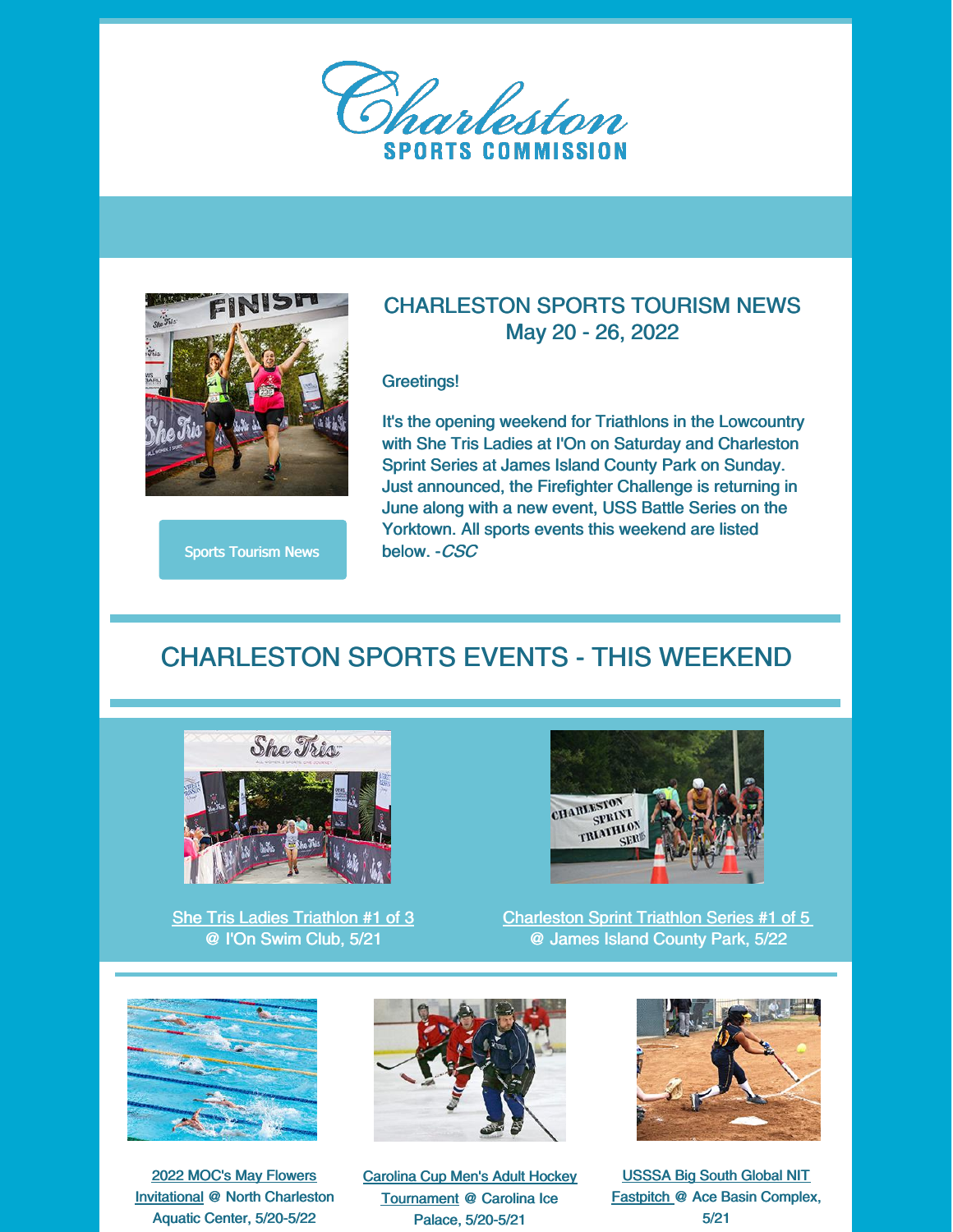

[Hawaiian](https://ccprc.com/Calendar.aspx?EID=11874&month=5&year=2022&day=21&calType=0) Luau and Bowl Jam @ SK8 [Charleston](https://ccprc.com/Calendar.aspx?EID=11874&month=5&year=2022&day=21&calType=0) Skate Park, 5/21



Teammate Basketball Presents [Lowcountry](https://teammatebasketball.com/tournaments/) May Madness @ North Charleston Athletic Center, 5/20- 5/22



[Charleston](https://www.charlestonunitedsoccer.com/) United SC vs Mint Hill FC @ First Baptist Church Athletic Fields, 5/21



#39 Shipyard Park [Tournament](https://shipyardpark.org/tournaments/) Series 9u-14u @ The Shipyard Park, 5/20-5/22



**Sand Dollar Schooling Horse Show** Series @ Mullet Hall [Equestrian](http://www.sanddollarshowseries.com/) Center, 5/21



**Battle of the Bats Spring Edition** Baseball @ [Gahagan](https://gamedayusssa.com/lowcountry-events) and Ace Basin, 5/21-5/22

## FIREFIGHTER CHALLENGE & USS BATTLE SERIES MT. PLEASANT, JUNE 11-12



FIREFIGHTER CHALLENGE promotes and showcases the talents, skills and athleticism of America's firefighter heroes and heroines in an exciting and entertaining sports competition. Departments in the region are invited to enter relay teams of 3-5 members. Spectators are encouraged to attend! [FIREFIGHTER](https://runsignup.com/Race/SC/MountPleasant/MountPleasantSCFirefighterChallengeduoUSSBattleSeriesEvent) CHALLENGE



USS BATTLE SERIES is a functional fitness competition that brings a new level of awareness in terms of health, fitness, and mental well-being for US Armed Forces, First Responders and those that support our brave men and women. Free for Active Duty Military and Adaptive Athletes and 50% off for First Responders. USS [BATTLE](https://ussbattleseries.com/events/aircraft-carrier-uss-yorktown/) SERIES

## COLLEGE SPORTS TEAMS